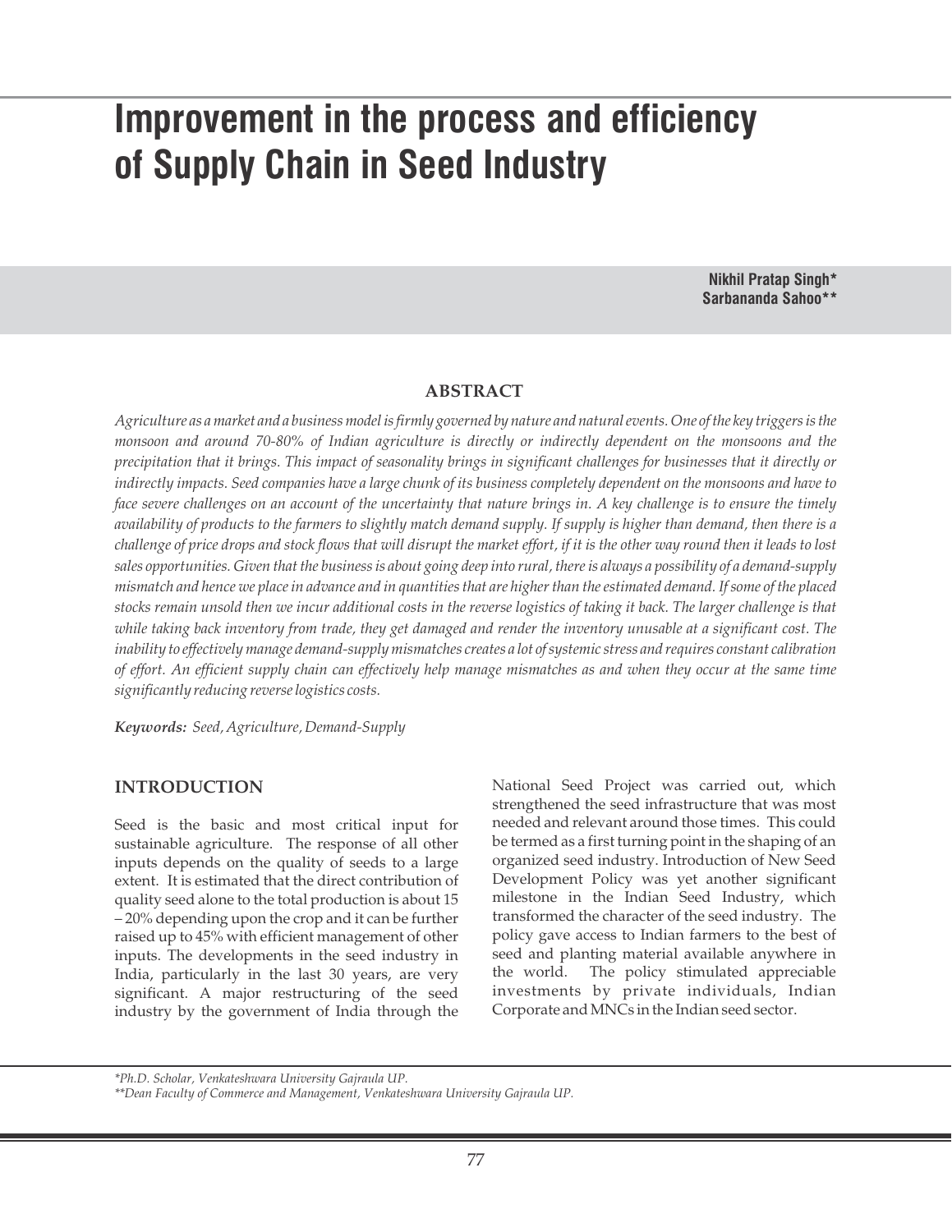The Indian seed programme largely adheres to the limited generations' system for seed multiplication in a phased manner. The system recognizes three generations namely breeder, foundation and certified seeds and provides adequate safeguards for quality assurance in the seed multiplication chain to maintain the purity of the variety as it flows from the breeder to the farmer. Singh et al. (2008) studied the developments in the Indian seed industry and their impact on access and use of commercial seed by farmers. Dawit et al. (2010) reported the governance aspect of the system to be an important systemic bottleneck in improving the performance of the formal seed system. Thijssen et al. (2008) and Nishikawa et al. (2011) reported that public seed system usually tries to promote the use of certified seeds based on demand assessment following different approaches, which was generally a costly process whose efficacy was limited on the quality of the demand assessment. Gelaw (2012) studied the demand forecasting as a key management function. It is of vital importance especially for governments, producers, importers and distributors in terms of timely supplying seed and related inputs. Sharma et al. (2013) reported the practical issues which exist in the supply chain of rice. The study comprised of various issues related to collaboration at the downstream end of the supply chain, inventory management, demand consolidation and inventory reduction. Sisay et al. (2017) studied the role of Seed Producer Cooperatives (SPCs) in the Ethiopian seed sector and their contribution to seed supply improvement that received attention from researchers, policymakers, and development partners.

Current systems and processes involved in supply chains include from seed arrivals from producers, processing, packing and dispatch to the dealer point, identification of the bottlenecks in various steps and recommend ways to improve the efficiency and the processes with timelines.

# **Material and Methods**

The whole study was divided into two portions. The first portion completely dealt with the analysis part of the seed processing at the back end channel. It involves the complete study of the various processes taking place at the seed processing plants and taking observations of the time involved in various

activities. The main focus was laid out on the calculation of the delays in various steps in the seed processing. The criteria set for the delay was the time elapsed between the two activities in the sequence so that major issues responsible for the delays at the processing part can be identified. The study of the forward channel of the supply chain was conducted by taking observations on qualitative and quantitative parameters from different players involved in the supply chain. The interviews conducted were both face to face and telephonic. The data was collected from the dealers and the sales team by the face to face interview. A designed interview was used to obtain information from the dealers to estimate the quality of the supply chain.

# **Field survey**

The field study was conducted in Raipur and Sarguja district of Chhattisgarh. The primary purpose of the study was to find the time taken in reaching the orders at the dealer's point. A second was the quality of consignments in terms of the consignment condition and cost involved in sending the material at the dealer's place. The other objectives were to have the insight of the activities taking place at the forward end of the supply chain. The dealer's opinion about the current practices of the supply chain in seed industries was also noted down during the field survey.

## **Area of study**

The study of the back end part of the supply chain was done at the owned and custom hired plants of the different companies in Hyderabad and Nizamabad districts of Telangana. The study of the forward portion of the supply chain was conducted at various locations in Raipur and Sarguja districts of Chhattisgarh.

# **Importance of supply chain-**

The main objectives and issues to be achieved through an efficient supply chain in the seed industry are discussed below:

# **Right product-**

This includes the identification of the markets by different crops and varieties where the seeds were to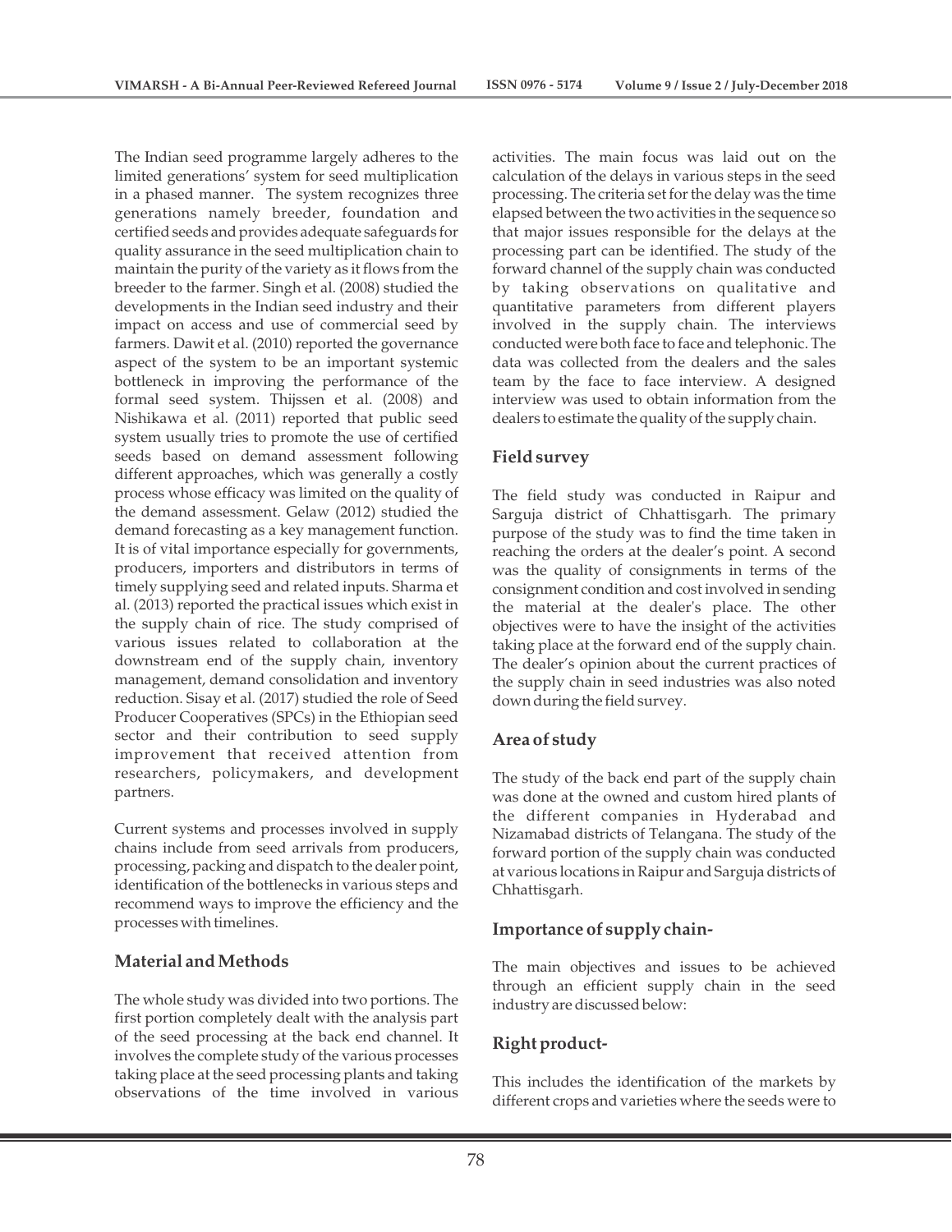be supplied. The factors that were considered in this case were-

- Optimum agronomic conditions for crop
- Distance between the end consumers and growers,
- Warehousing processing and logistics facilities
- Crop and variety wise market segmentation

# **Right quantity-**

The most important aspect in the seed industry is determining the actual quantity of the seeds required for cropping season for each variety. Since the seed can't be produced in a day so proper planning is required for the allocation of the land for each crop and variety. Demand forecasting is the key feature that is to be taken care of for the seed supply chain. The accuracy of the forecasted demand is crucial because of the buyback policy for the unsold seeds and the extra cost for maintaining inventory for the next season.

# **Right quality-**

The quality of the seeds has to be good. The traits considered for this factor are

- Varietal purity
- Physical purity
- Presence of any unwanted things like weeds seeds in packet
- Germination percentage
- Moisture content and viability.

# **Right location, time and optimal cost-**

The seeds should be delivered to the right places. This involves the identification of the effective sales channel and sales operation. The sowing time of crops is limited to a short span of the time. The actual time in which the seeds of a crop are sown and can be sold is known as the seed window. The seed supply chain must be designed in such a manner which ensures minimum cost and lead time in meeting the demands. Thus, it helps the firms in getting an edge over their competitors.

# **Distribution channels and its importance**

A distribution channel is a set of interdependent organizations that help make a product available for use or consumption by the consumer or business user. Channel intermediaries are firms or individuals such as wholesalers, agents, brokers, or retailers who help move a product from the producer to the consumer or business user. Distribution channels perform a number of functions that allow the flow of goods from the producer to the customer. Distribution channels perform logistics or physical distribution functions that increase the efficiency of the flow of goods in the market. The transportation and storage of goods is a major physical distribution function. Channel intermediaries also perform a number of facilitating functions that make the purchase process easier for customers and manufacturers.

# **Analysis of supply chain**

The backend part of the supply chain includes the activities right from the arrival of the raw seeds from the fields until the final loading of the processed and packed seed material in the trucks. The whole is depicted in the line diagram below-



## **Order receiving system-**

Seed industry requires a lot of prior planning. The seed procured in the previous seasons is used as the raw seed for the next season. This seed is again processed and packed and then sent to the consumers. The seed could be either fresh (just harvested from the previous season) or may be taken from the refrigerated warehouses. The sales division is responsible for figuring out the estimated demand of each crop and variety in their respective areas. This demand is first made by respective territory in charges which is forwarded to the respective regional sales in charge of the various geographical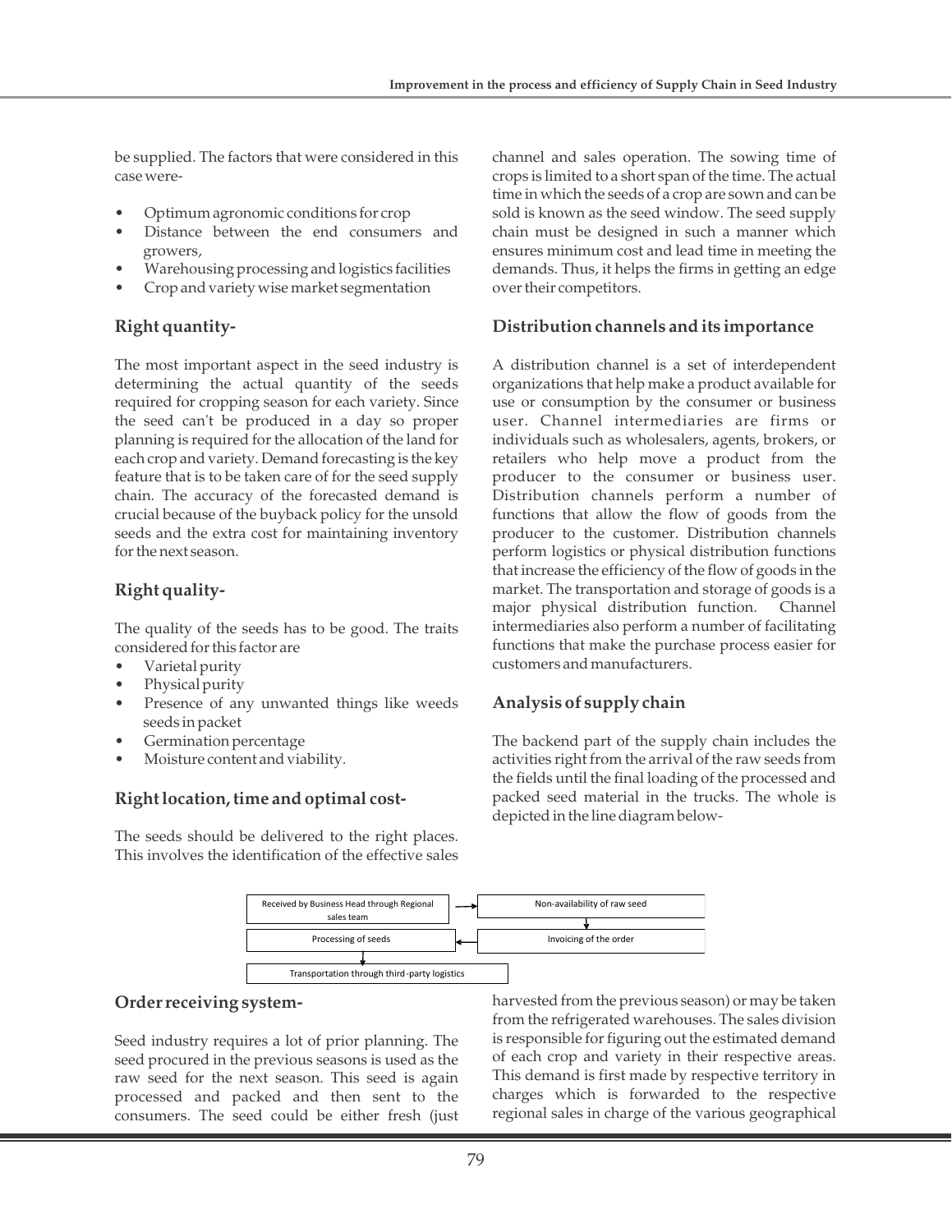regions. The demand is finally received by the business head of the seed division which, in turn, formulate the annual sales plan for the season. The packaging material which includes the crop and variety name is printed well in advance and stored in the stocks.

#### **Process-**

The processing is done both in owned and custom hired plants. The plant owners were responsible to provide all the resources like labour (hamali and general), alternative energy resources like generator, packet printing & sealing machines etc.

The processing in the plant is shown in the line diagram below-



The seed company is responsible for arranging the raw seed, packaging material, sampling and quality checking equipment etc. The input material is either grown under the technical expertise of seed production division of the companies or purchased from other agents. The cross purchased raw material is then checked for the various parameters viz. germination purity, moisture percentage, ODV etc. This check is done once the material arrives at the processing plant. If the consignment is found to be not matching with the set standards of the predefined attributes then the whole consignment is rejected and transport charges for sending the material back to the supplier's godown is bearded by the supplier. An extra amount is also paid to the supplier if the moisture content is found to be in the optimum range.

#### **Seed processing-**

The raw seeds were brought to the plant from the places where they were stored. The processing plants were built under large sheds which provide both the processing and warehousing facility for seeds. The raw seeds are loaded into the processor and were passed through the mechanical separator which separates the small-sized grains from the lot. Then the seeds move to the gravity separator where the light weighted impurities were removed and then the seed treater treats seeds with the polymer and fungicide. From this stage, the seed moves to the

packing stage where the seeds are packed in different sizes and sealed on the conveyor belt.

## **Logistics-**

The logistics are important for the on-time delivery of the seeds to the dealers. The logistics manager invites the bids for the various destinations. It also gives information on the freight load to be shipped. The companies quote its prices and the logistics manager compiles them and forwards it to the head of the operations. The role of the operational head here is to check the rates and to give the confirmation for the bid that has been approved.

## **RESULT AND DISCUSSION**

#### **Backend channel**

The factors responsible for the delay at the backend have been divided primarily into two parts that are internal and external factors. The internal factors were due to the inefficiency of the operations team of seed companies while the external factors were because of the outsourced units. The internal factors were the unavailability of printed packets and chemicals and lack of processed seeds. The external factors were unavailability of vehicles, labour issues and electricity issues. The share of external and internal factors in the delay or time lapse in the supply chain was 6% and 94%, respectively.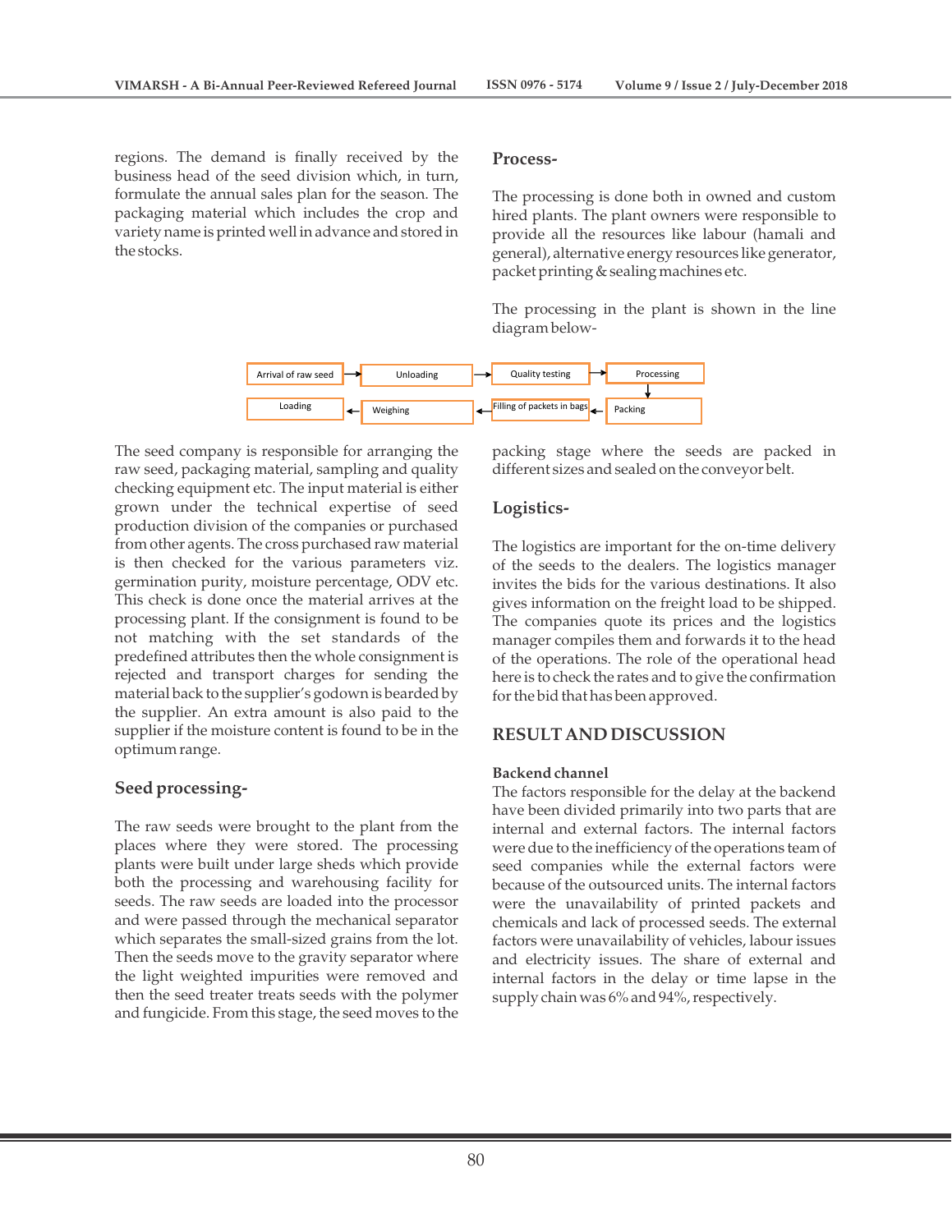

The above statistics show that the primary reason for the delays in reaching the consignments in time is the unavailability of the vehicles. This is a major issue that is spotted in the case of the external factors influencing the supply chain. While the lack of processed seeds refers to the condition when the vehicle is ready to be loaded and the material is not ready in the desired form. Other minor reasons that are responsible for the delay are lack of raw seeds & delay due to waving bills. The reconstitution of the orders taking place at the plants due to the unavailability of the raw seeds also hinder in the dispatching the orders in time.

until it reaches the dealers' points. This study becomes very useful as it helps out in finding out the actual lead time required to move the material from the plant to the dealers' place. The small size of the sales window also adds to the criticality of this study.

Seed companies operate through a set of dealers and retailers whose primary function is to push the product in the market. The demand of the dealers is met either through the direct consignments to the dealers or through the consignments from the carry and forward facility of that particular region. The detailed structure of the supply chain is given below-

# **Forward end**

The forward end study includes the study of the process of the movement of the seeds from the plant



# **Observations**

- Average number of orders in Kharif season for Maize and Paddy were 2 and 3 respectively
- Lead time i.e. the time elapsed from ordering till the reaching of the material at the dealer's point varies from 5 to 16 days
- The ordering point of dealers is when the inventory level is sufficient to meet the demand for 4-5 days
- Maize orders are received well in time before the starting of seed window
- Serious delays are seen in fulfilling the paddy orders
- Advance paddy seed bookings are not delivered even 2 weeks after the onset of the seed window
- Second dispatches in paddy which are generally ordered after the onset of seed window take 10 to 16 days for delivery
- 25% of the dealers interviewed complained about the damage in the consignments
- Damage was caused due to use of the hooks by hamali and rat bites in the bags
- Delivery time of the material from the Raipur to Ambikapur is one day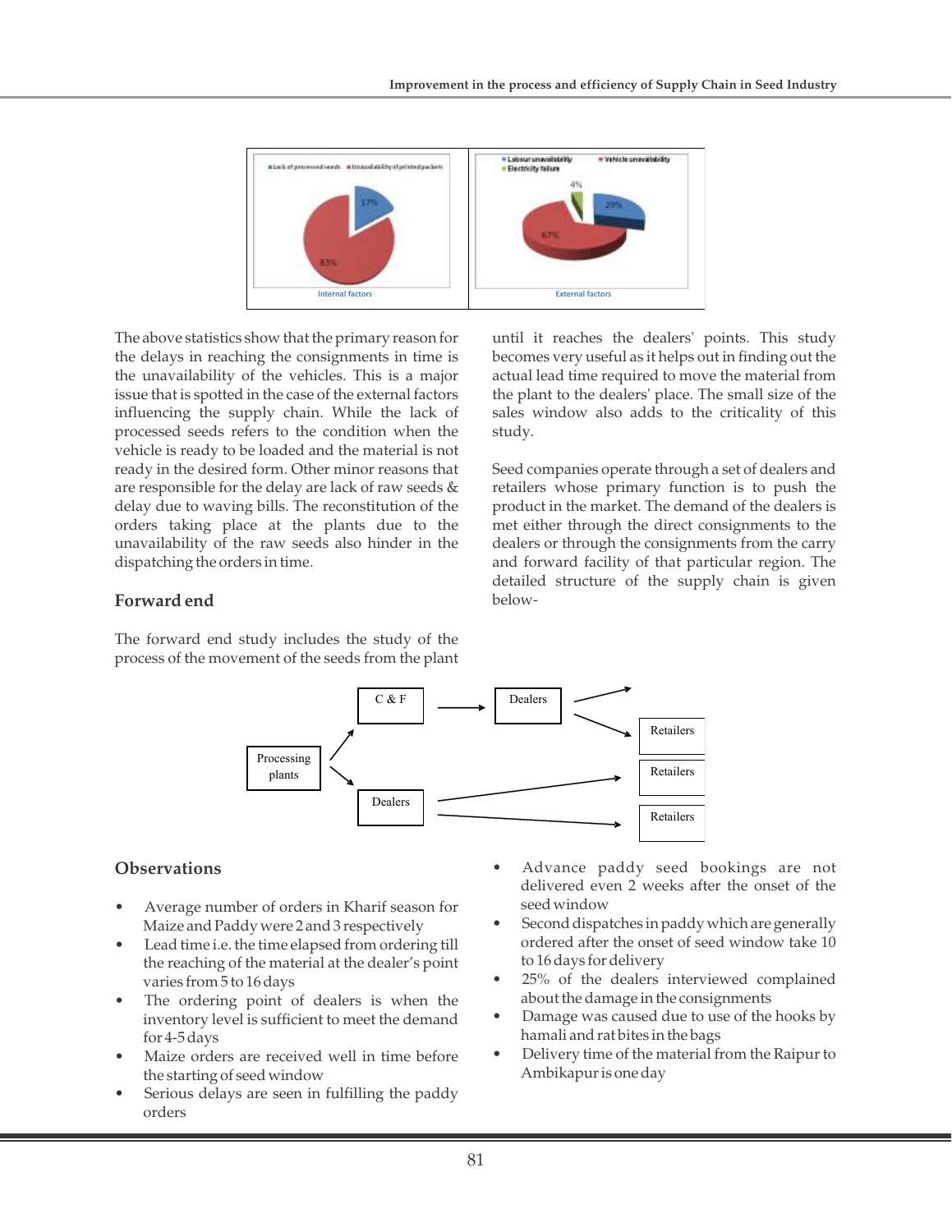• Serious delay of 3-4 days was observed in transporting the material from Ambikapur to dealers at the adjoining areas.

## **Bottlenecks**

#### **Back end-**

- Reconstitution of orders resulting in sending the quantity which is not actually desired
- Arrangement of vehicle before every consignment consumes huge time and energy
- Unnecessary time and labour is required to weight the bags

#### **Forward end-**

- Huge delays in meeting the advance orders of paddy
- Damaged condition of the packets, delay in dispatch during the seed window of paddy resulting in customer loss for the seed company
- High cost of transport during the peak season thus hampering the financial profitability
- Poor efficiency of the forward linkages of the supply chain
- Time required for transporting the seeds to different destinations is not proportional to distance and high delivery charge paid by the dealer at the time of delivery
- Difference between the transport allowance in the invoice and the transporter bill

#### **Recommendations**

#### **Transportation of material through containers**

The container freight movement in India is done by the Container Corporation of India (CONCOR). Sealed containers are moved from one location to others across the world. CONCOR also provides end to end logistic support. To help the acquisition of the business CONCOR also works through some business associates. The business associates charge a fee of 2% over the total cost of every consignment send through them. They ensure the guarantee of reaching the material safely to the destinations. A loading receipt (LR) is generated when the materials are loaded in the containers and these consignments can only be unloaded when the same LR copy is shown at the destinations. The facilities for transporting the containers from the yard to the C and F will also be provided by them. There is also an option of multiple delivery points to cater to the needs of various dealers. It has been successfully transporting various agricultural commodities like turmeric, rice, wheat, pulses etc. Unlike tradition railway transportation through wagons, it is quite convenient to send small consignments.

#### **How the seed company can use it?**

- Initial non-urgent/ advance booking consignments can be sent to the various C& F through the containers
- Easy transportation in containers if the moisture level is within the prescribed range
- Ventilated containers for the transportation of the seeds
- Temperature inside a ventilated container is 3- 40 C lower than the maximum temperature of 450C inside the ordinary containers
- Cost of sending the material is significantly lower than the surface transport
- Direct business could be easily done with the business associates to avoid any problems in following lengthy government procedures
- Packed materials can be directly loaded from the company's facility and then directly unloaded at the various C& F and dealers
- No damage due to the hooks as both loading and unloading will be under the supervision of the company's official
- Initial orders of the paddy that are sent during mid- May and October can be easily transported in a cost-efficient manner with the help of containers
- Adaptation of a similar container logistics model for exports in the international market

#### **Advantages-**

- Cost-efficient method for sending the large orders (Approximately Re. 1/kg)
- Presence at all major C&F locations of seed company
- Ensures the security of material
- Remove the chances of damage due to hooks
- Easy available even during peak dispatch season of May and October unlike the road transport
- Suitable to meet the demands of  $C& F$
- Facility of the reimbursement for case
- No loss or theft of material during the transportation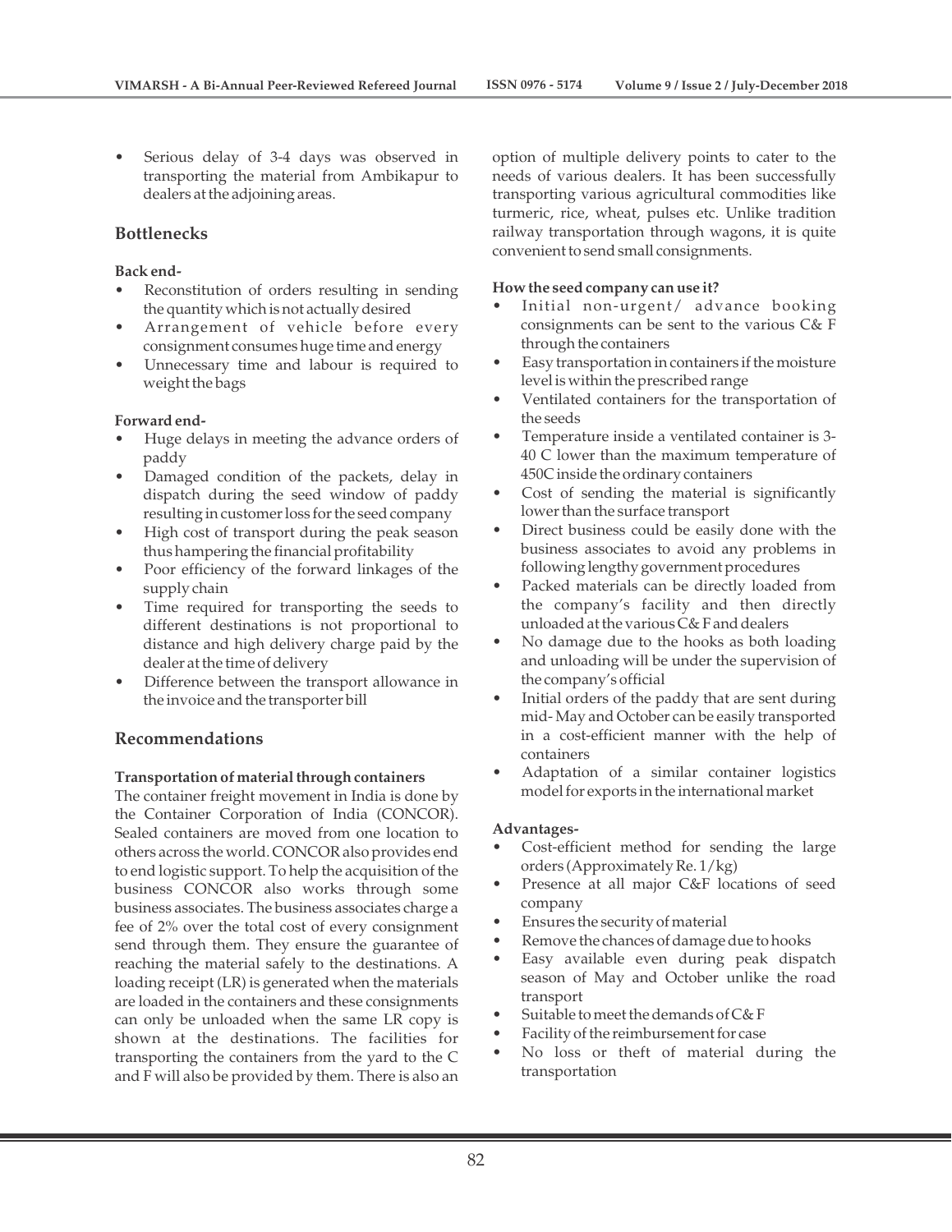## **Development of small depots**

A major issue that has been identified on interviewing the distributors of Seed Company is the delay in the order delivery. This delay is quite crucial due to the small size of the seed window. Primary reasons for delay were material unavailability at C&F, order consolidation at C&F and material remains stored at the warehouse of the transporters. This delay was observed to be exceeding up to 4 days in some cases.

## **Proposed solutions-**

Seed Company can go for maintaining small storage house. These kinds of facilities are widely used in the case of the beverage industry like Coke & Pepsi. The location of the warehouse should be such that the distance between the dealer/distributors and the warehouse can be covered in a day.

#### **Features of the proposed facility-**

The storage facility may be a big shop with the capacity not exceeding more than 15 tones with the minimum capacity of at least 10 tones, well protected and must be free from rodents to avoid damage and should be well connected by road.

Functions of the proposed facility-

- Act as a primary feeder to the dealers
- Storage facility for the inventory and consolidation of the orders
- Must not be used for the sales return
- Amount of material to be stored but should be at disposal of the regional sales incharge depending on the basis of predicted demand
- Consignment to be sent to the dealers through small vehicles and should not be used as a point to dump the material by the sales team

## **Direct packing of seeds**

In a seed plant, once a packet is sealed then it is left as it is. The packets were then filled in the bags and then the bag is stitched. The weighing process takes place after it to ensure the proper amount of weight of the bags. Problems identified include damage to packets as they lie on the floor before filling in bags. Unnecessary labour is wasted in filling and weighing of the bags and hindrance in the movement of labour in the plant when the packets pile up in huge number.

## **Proposed solutions-**

After sealing the packets could be directly put in the bag. This could be done either by using a plank or directly putting the packets in the bags. These bags will be placed on the weighing machine. The labour will check the bag weight. If OK then the bags will be ready for the dispatch while the underweight bags are put aside. The packets of these underweight bags have to be checked separately afterward and the defective one has to reject.

### **Advantages-**

- Labour requirement is reduced
- Total time requirement for order completion is reduced by 5 hours
- No need to do separate weighing of the bags thus decreasing labour requirement
- Checks the confusing situation when the materials have to be loaded directly after weighing

## **Logistics issues**

A major problem has been identified that the time elapsed in reaching the vehicle from one place to another is not proportional to the distance. Variation of around 12 to 20 hours has been observed for reaching the consignment from Hyderabad to different destinations. Such delays during the peak season disturb the whole supply chain resulting in the late delivery of the material at the dealer's place.

#### **Proposed solutions –**

• Delivery time to different major destinations on the basis of demand will be set prior to the discussion between the company officials and transporters This time will also include a margin time

- Transporter will be penalized if the vehicle does not arrive in time
- Time will be calculated from the time of filling the LR copy until it reaches its destination
- If the vehicle is delayed then the transporter will be liable to pay the damage to the seed company
- Concession in case of delays will only be given in case of any natural calamity or unavoidable circumstances. Transporter will also be responsible for any kind of damage or loss during the transportation of the material
- Transporter can be given some advance for the trip
- Seed Company places the requirement of vehicle at least 3 days before loading time
- Payments can be made online once the consignment is delivered